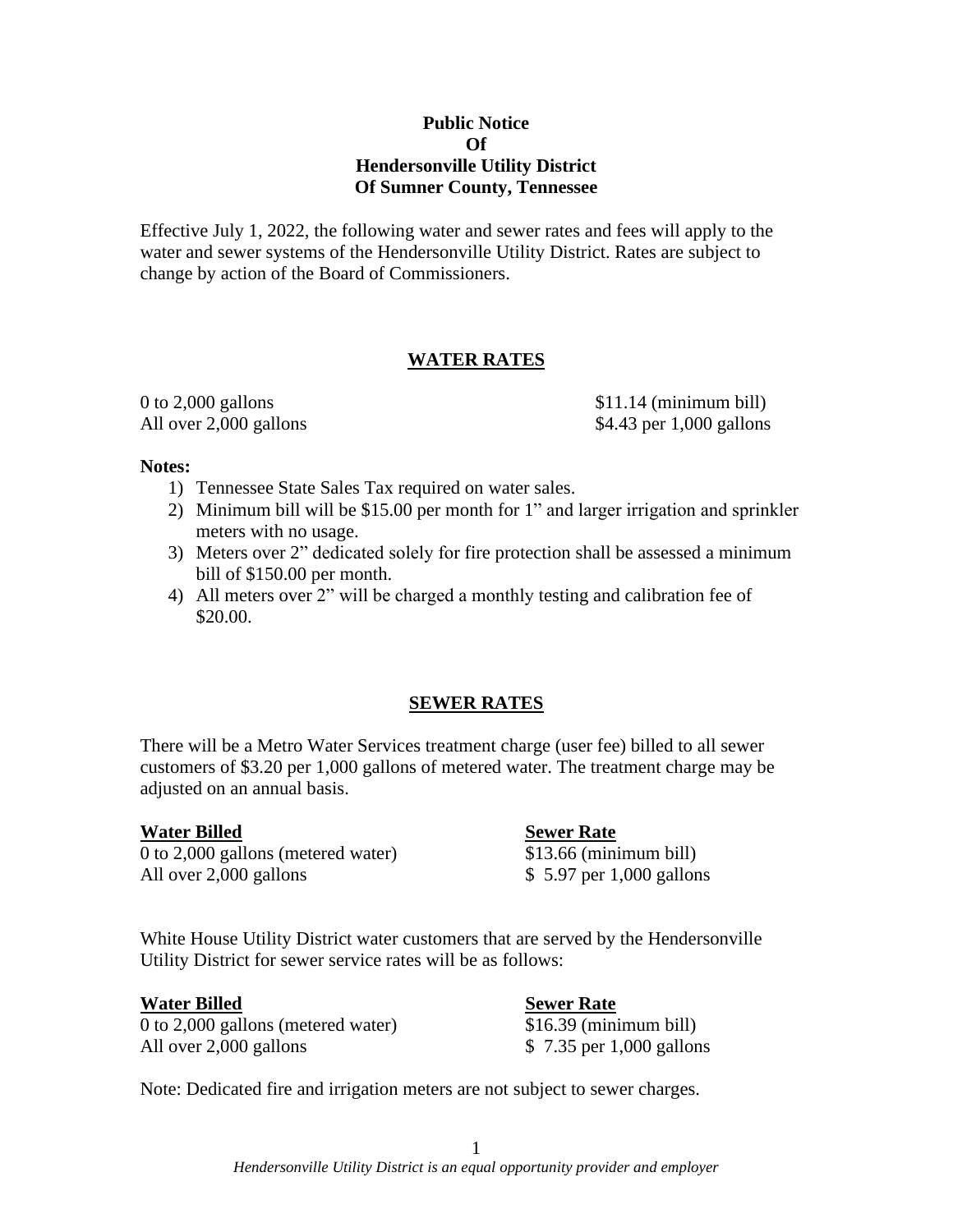# **WATER SYSTEM TAP FEE SCHEDULE**

# **Domestic Water Taps**

Note: State of Tennessee law does not allow for connection fee waiver by Utility Districts.

| <b>Meter Size</b>       | <b>Connection Charge</b> |
|-------------------------|--------------------------|
| $5/8$ " x $\frac{3}{4}$ | \$1,200.00               |
| 1"                      | \$1,400.00               |
| 2"                      | \$1,600.00               |
| 4"                      | \$1,800.00               |

Note: All meters above 2" must be provided and installed by builder/developer per District specifications. Hendersonville Utility District does not make domestic water system taps; this is the responsibility of the builder/developer. All multifamily developments, except duplexes, will be master metered. All commercial developments will be a minimum of 1".

# **Irrigation Water System Taps**

| <b>Meter Size</b> | <b>Connection Charge</b> | <b>Service Line Charge</b> |
|-------------------|--------------------------|----------------------------|
|                   |                          | (Residential ONLY)         |
| $5/8$ " x $3/4$ " | \$600.00                 | \$750.00                   |
| 1"                | \$700.00                 | \$800.00                   |
| 2"                | \$850.00                 | \$1,000.00                 |

Note: Service line charge only applies if District must tap main for irrigation lines. Additional charges will apply if irrigation meter is not set within 5 feet of domestic meter. All meters above 2" must be provided and installed by builder/developer per District specifications. Irrigation water system taps for non-residential uses are the responsibility of the builder/developer.

## **Fire Protection Tap Fees**

| <b>Tap Size</b> | Fee        |
|-----------------|------------|
| 6"              | \$2,000.00 |
| 8"              | \$2,500.00 |
| $10$ "          | \$3,500.00 |
| 12"             | \$5,000.00 |

Note: There will be a one-time charge of \$5.00 per sprinkler head for sprinkler systems.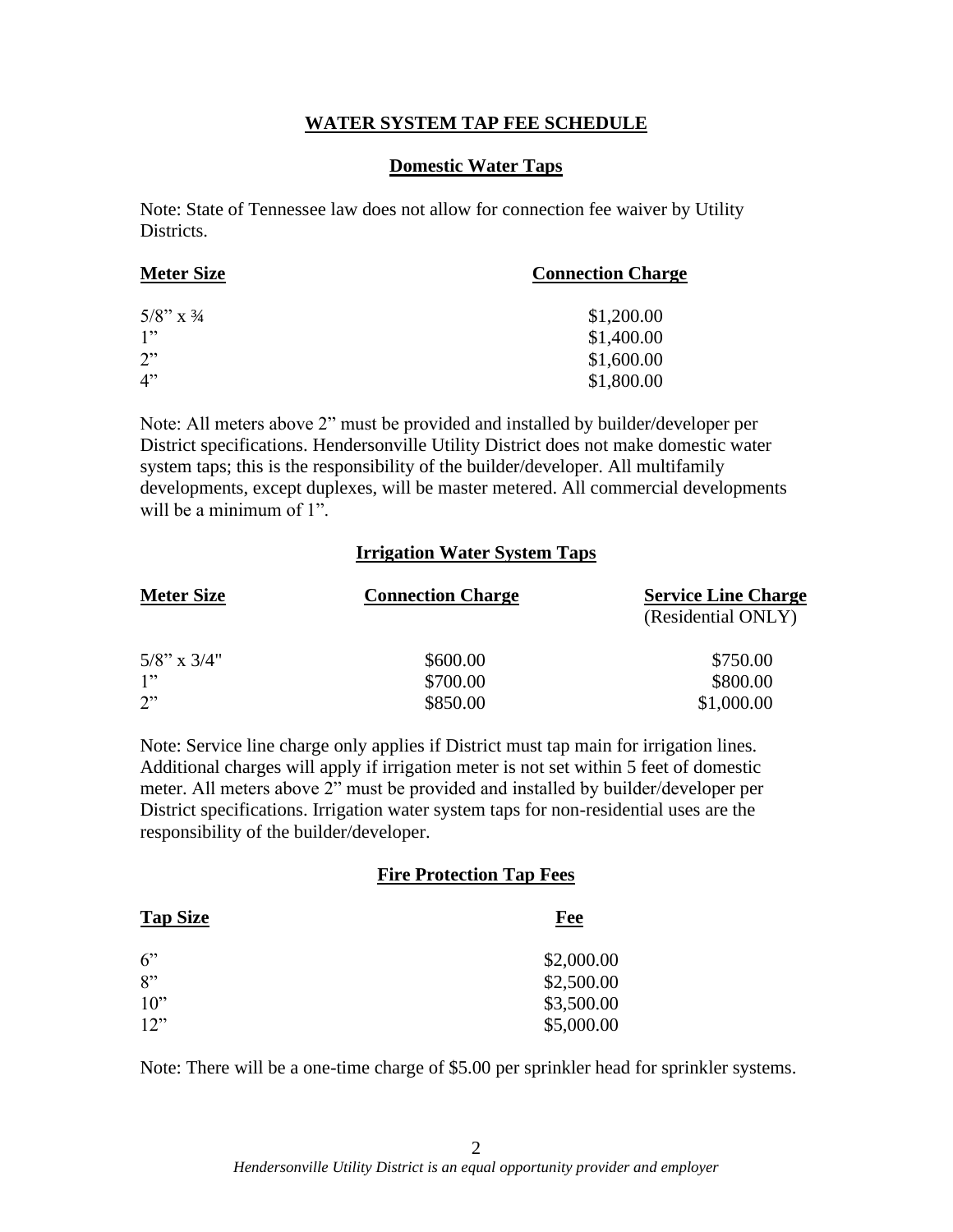# **SEWER SYSTEM TAP FEES**

## **Residential**

| <b>Unit Type (each)</b> | <b>Gravity Connection</b> | <b>Grinder Pump</b><br><b>Connection</b> |
|-------------------------|---------------------------|------------------------------------------|
| Single Family           | \$2,400.00                | \$10,000.00                              |
| Duplex                  | \$2,800.00                | \$12,000.00                              |
| <b>Triplex</b>          | \$3,000.00                | \$12,000.00                              |
| Quad                    | \$3,200.00                | \$12,000.00                              |
| Apartment               | \$1,600.00                | N/A                                      |
| Mobile Home             | \$2,400.00                | \$10,000.00                              |

Note: Condominiums and Townhouses are considered single family taps. All multifamily developments, except duplexes, will be master metered. Additional charges may apply on grinder pumps for force main over 100 feet.

## **Public Buildings**

### **Building Type Gravity Connection**

| Church                     | $$1,500.00$ plus $$200.00/1,000$ SF |
|----------------------------|-------------------------------------|
| School                     | \$1,500.00 plus \$50.00/Student     |
| Public/Government Building | \$1,500.00 plus \$200.00/1,000 SF   |

Note: State of Tennessee law does not allow for connection fee waiver by Utility Districts.

### **Commercial Buildings**

| Motel/Hotel                   |
|-------------------------------|
| Restaurant                    |
| Convenience Store             |
| Convenience Store w/Food Prep |
| Service Station / Garage      |
| Car Wash – Self Service       |
| Car Wash - Automated          |
| Laundry – Self Service        |
| Laundry / Dry Cleaners        |
| <b>Retail Store</b>           |

### **Building Type Gravity Connection**

\$3,500.00 plus \$200.00/Room \$3,500.00 plus \$75.00/Seat \$3,500.00 plus \$300.00/Restroom  $$3,500.00$  plus  $$500.00/1,000$  SF \$3,500.00 plus \$300.00/Facility Unit \$3,500.00 plus \$1,000.00/Bay \$9,500.00 \$3,500.00 plus \$600.00/Washer \$3,500.00 plus \$2,000.00/Cleaning Unit \$3,500.00 plus \$500.00/1,000 SF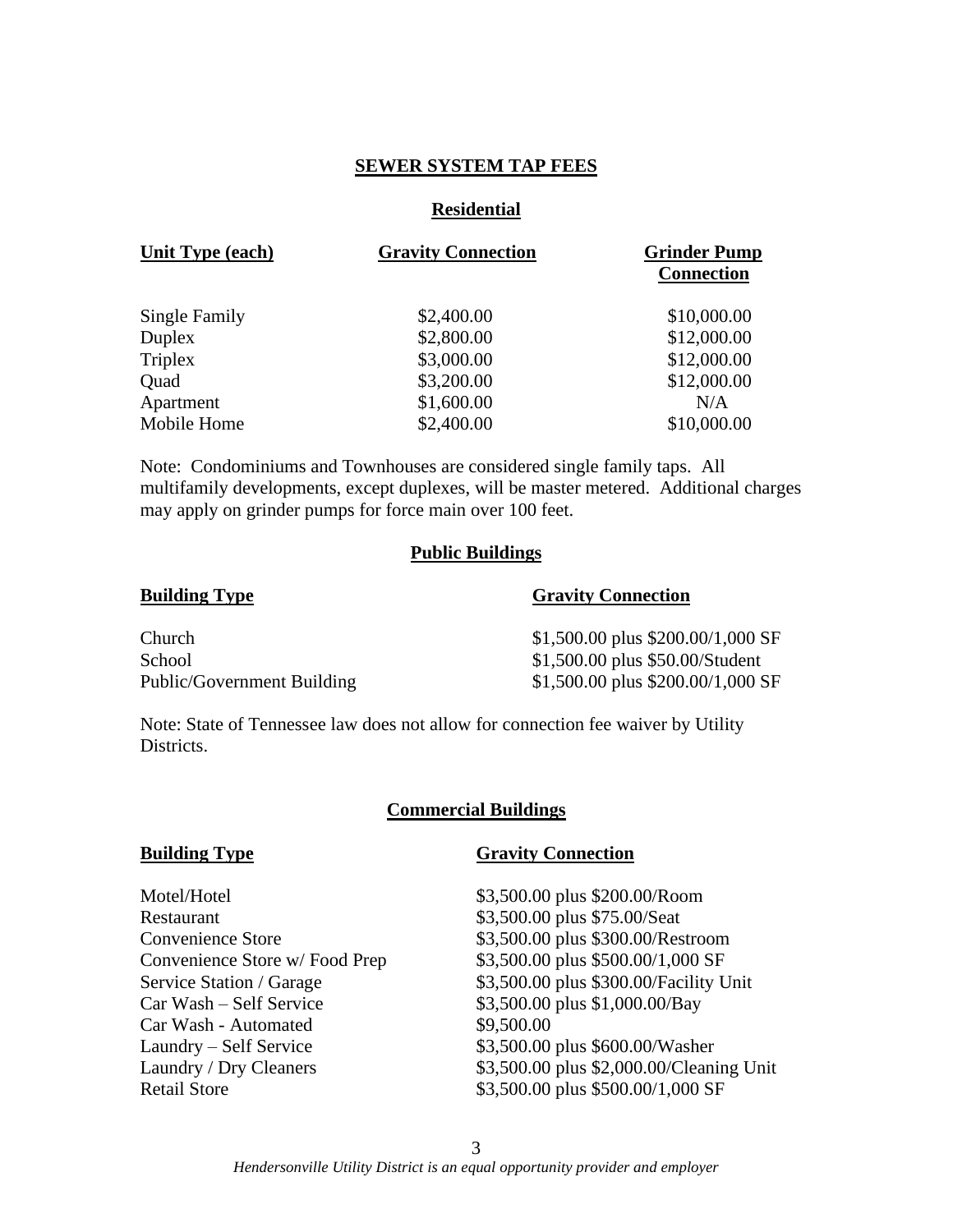| Office Building                       | \$3,500.00 plus \$500.00/1,000 SF      |
|---------------------------------------|----------------------------------------|
| Warehouse                             | \$3,500.00 plus \$300.00/Facility Unit |
| <b>Super Market</b>                   | \$3,500.00 plus \$500.00/1,000 SF      |
| Daycare                               | \$3,500.00 plus \$50.00/Student        |
| Theater                               | \$3,500.00 plus \$15.00/Seat           |
| Nursing Home/Assisted Living Facility | \$3,500.00 plus \$500.00/Bed           |
| Medical Center w/beds                 | \$3,500.00 plus \$500.00/Bed           |
| Physician/Dentist Office              | \$3,500.00 plus \$500.00/1,000 SF      |
| Veterinarian Office                   | \$3,500.00 plus \$600.00/1,000 SF      |
| Club House/Swimming Pool              | \$3,500.00 plus \$300.00/Facility Unit |
| Gymnasium/Fitness Center              | \$3,500.00 plus \$300.00/Facility Unit |
|                                       |                                        |

Note: A facility unit is described as a dish washer, sink, commode, urinal, tub/shower, etc. Any connection by grinder pump or pressure sewer will be determined on a case-bycase basis. Multiple uses within one structure shall be assessed per individual usage and are the responsibility of the developer.

## **Industrial Buildings**

Each industrial customer's fees will be determined for each case based on expected flow, strength of waste, etc. Details can be found in our Sewer Use Ordinance Manual.

# **CAPACITY FEES**

Capacity fees for new developments are charged to offset additional costs and/or future improvements made to the district's water and sewer systems to provide service to their development. It is the Developer/Owners responsibility to make sure all capacity fees have been paid before issuance of Use and Occupancy Permit. Developers can receive credit toward their capacity fees, up to the value of any required off-site improvements that benefit HUD existing or future customers.

## **HUD Water & Sewer Customers**

Residential \$750.00/Residence \$1500.00/Residence Commercial \$300.00/Facility Unit \$300.00/Facility Unit

**Water Sewer**

## **WHUD Water Customers**

Residential Sewer **\$2,500.00/Residence** 

Commercial Sewer \$400.00/Facility Unit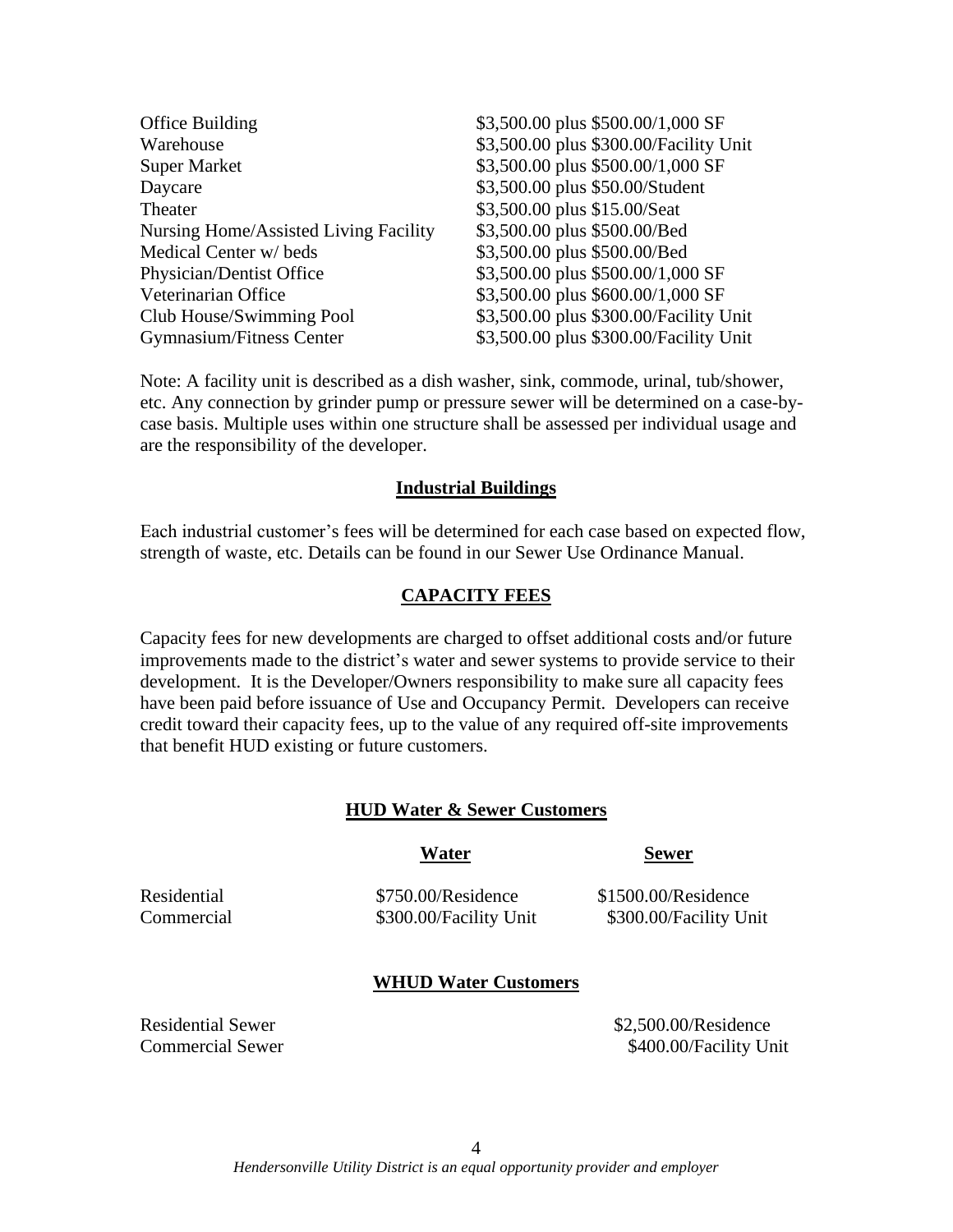# **INSPECTION FEES**

# **Construction of Water and Sewer Lines**

| Sewer system inspection and testing fees | \$0.50/LF |
|------------------------------------------|-----------|
| Water system inspection and testing fees | \$0.20/LF |

Note: All water and sewer system tests/inspections will have a minimum charge of \$250.00 and must be paid prior to commencing construction.

Reduced Pressure Backflow Preventer –

| 1) New Installation (prior to acceptance)      | $$25.00/per$ unit |
|------------------------------------------------|-------------------|
| 2) Annual Inspection (Residential              | \$2.00/month      |
| 3) Annual Inspection (Commercial/Industrial)   | $$4.00/m$ onth    |
| 4) Annual Grease Trap Inspection (if required) | $$4.00/m$ onth    |

Note: All re-tests and re-inspections for RPBPs and grease traps will be charged at a rate of \$25.00 for residential units and \$50.00 for commercial units.

# **Plan Review Fees**

| Water Plans           | \$350.00 |
|-----------------------|----------|
| Sewer Plans           | \$350.00 |
| <b>Combined Plans</b> | \$600.00 |

Note: Rejected plans may be subject to additional plan review fees.

# **OTHER FEES AND CHARGES**

| <b>Credit Card Processing Fee</b>                                                       | Third Party Rate |
|-----------------------------------------------------------------------------------------|------------------|
| Application Fee (non-refundable) – when signing up for water/sewer service              | \$30.00          |
| Landlord Fee (non-refundable) - for multiple rental property                            | \$75.00          |
| Returned Check Fee – per occurrence                                                     | \$25.00          |
| Delinquent Account Fee – First offense                                                  | \$20.00          |
| Each subsequent offense in 12-month period                                              | \$30.00          |
| Equipment Tampering Fee (subsequent offenses subject to higher fees)                    | \$50.00          |
| <b>Illegal Connection (Subject to Prosecution)</b>                                      | \$150.00         |
| Temporary Fire Hydrant Meter Deposit                                                    | \$1600.00        |
| Equipment Damage (Inventory Price)                                                      |                  |
| Sewer Clean Out Caps are the customers responsibility, if caps are off HUD can charge a |                  |
| violation fee                                                                           |                  |

Note: Temporary Fire Hydrant Meters are billed quarterly for a \$25.00 per month equipment rental fee plus a minimum bill of \$125.00 for the first 30,000 gallons of water used. Once meter is returned and all fees have been paid the deposit will be refunded.